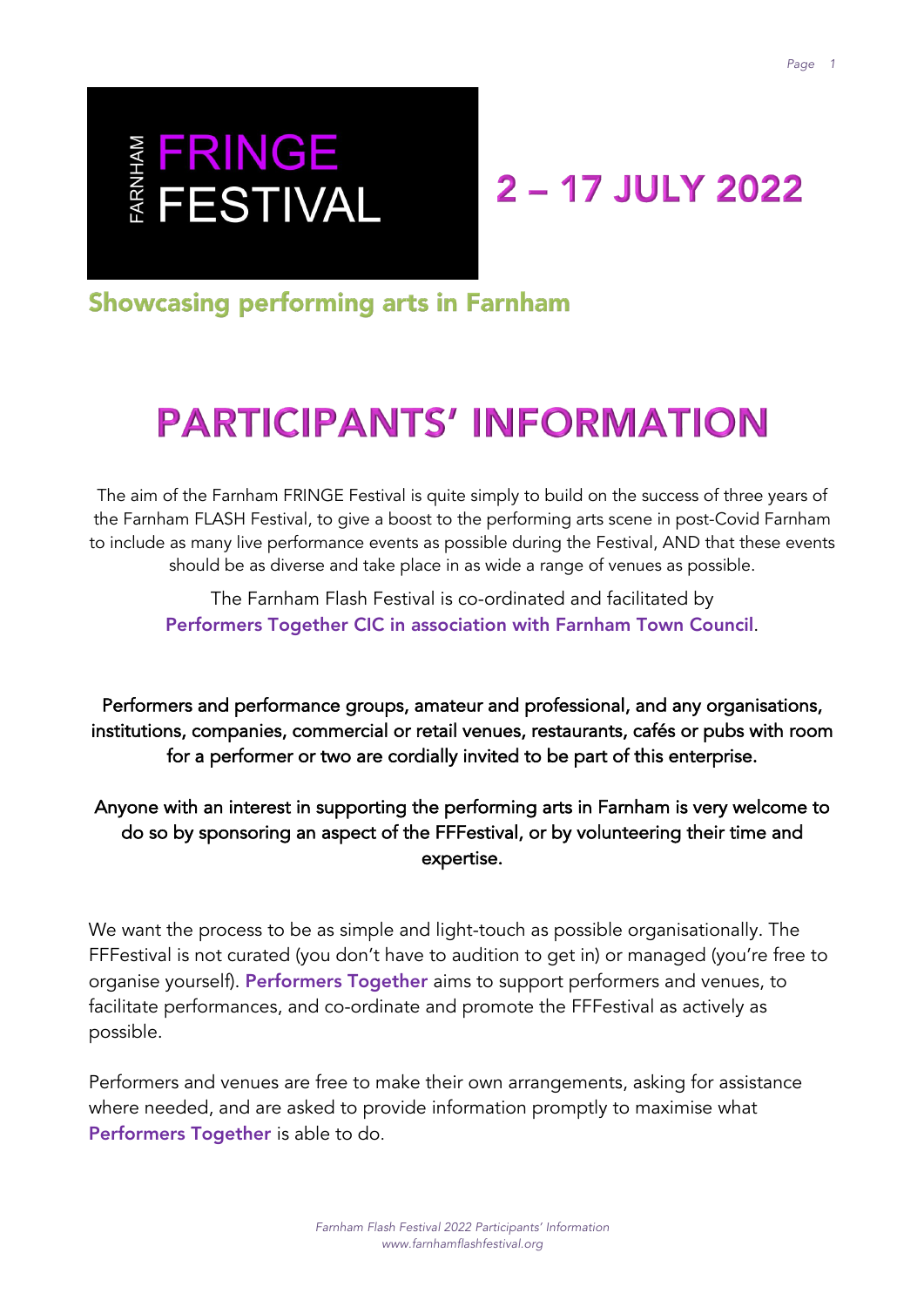#### WE'VE TRIED TO PROVIDE ESSENTIAL INFORMATION IN THIS DOCUMENT

it may not answer all your questions, but should cover much of what you need to know

There are links to other sources of information, please use them!

If you still have questions, then please get in touch via hello@farnhamfringefestival.org

### FFF FAQs

#### I'm interested in being part of Farnham Fringe Festival, what should I do?

| I have a show already scheduled in during the<br><b>FFF</b> dates                                                                                                                                                                                                                                                 | Contact links                                                                         |
|-------------------------------------------------------------------------------------------------------------------------------------------------------------------------------------------------------------------------------------------------------------------------------------------------------------------|---------------------------------------------------------------------------------------|
| Register it online and we'll include it on our<br>website and in the brochure                                                                                                                                                                                                                                     | https://forms.gle/VuVHWDX4YuotzR3h6                                                   |
| I'd like to schedule a show during the FFF 2022                                                                                                                                                                                                                                                                   |                                                                                       |
| let us know who you are and what you do<br>look at the venue list on our website and see<br>if there's anything suitable<br>talk to them directly, or ask us to, and see                                                                                                                                          | https://forms.gle/VuVHWDX4YuotzR3h6                                                   |
| what's possible<br>decide dates and times                                                                                                                                                                                                                                                                         |                                                                                       |
| register the show online and we'll include it<br>on our website and in the brochure                                                                                                                                                                                                                               |                                                                                       |
| I'd prefer to be part of a combined programme                                                                                                                                                                                                                                                                     |                                                                                       |
| Let us know who you are and what you do                                                                                                                                                                                                                                                                           | https://forms.gle/VuVHWDX4YuotzR3h6                                                   |
| I have premises which I'd like to offer as a venue                                                                                                                                                                                                                                                                |                                                                                       |
| Let us know who you are and where you are,<br>and we'll be in touch to talk about what might<br>fit best for you.                                                                                                                                                                                                 | hello@farnhamfringefestival.org                                                       |
| I'd like to support the FFFestival                                                                                                                                                                                                                                                                                |                                                                                       |
| You can offer venue space<br>You can volunteer time or resources<br>You can advertise in our brochure<br>You can sponsor the FFFestival and have your<br>٠<br>logo and links feature on our website and in<br>our brochure<br>You can pledge a specific sum to support an<br>individual performer, group or show. | hello@farnhamfringefestival.org<br>See questions on Advertising and Support<br>below. |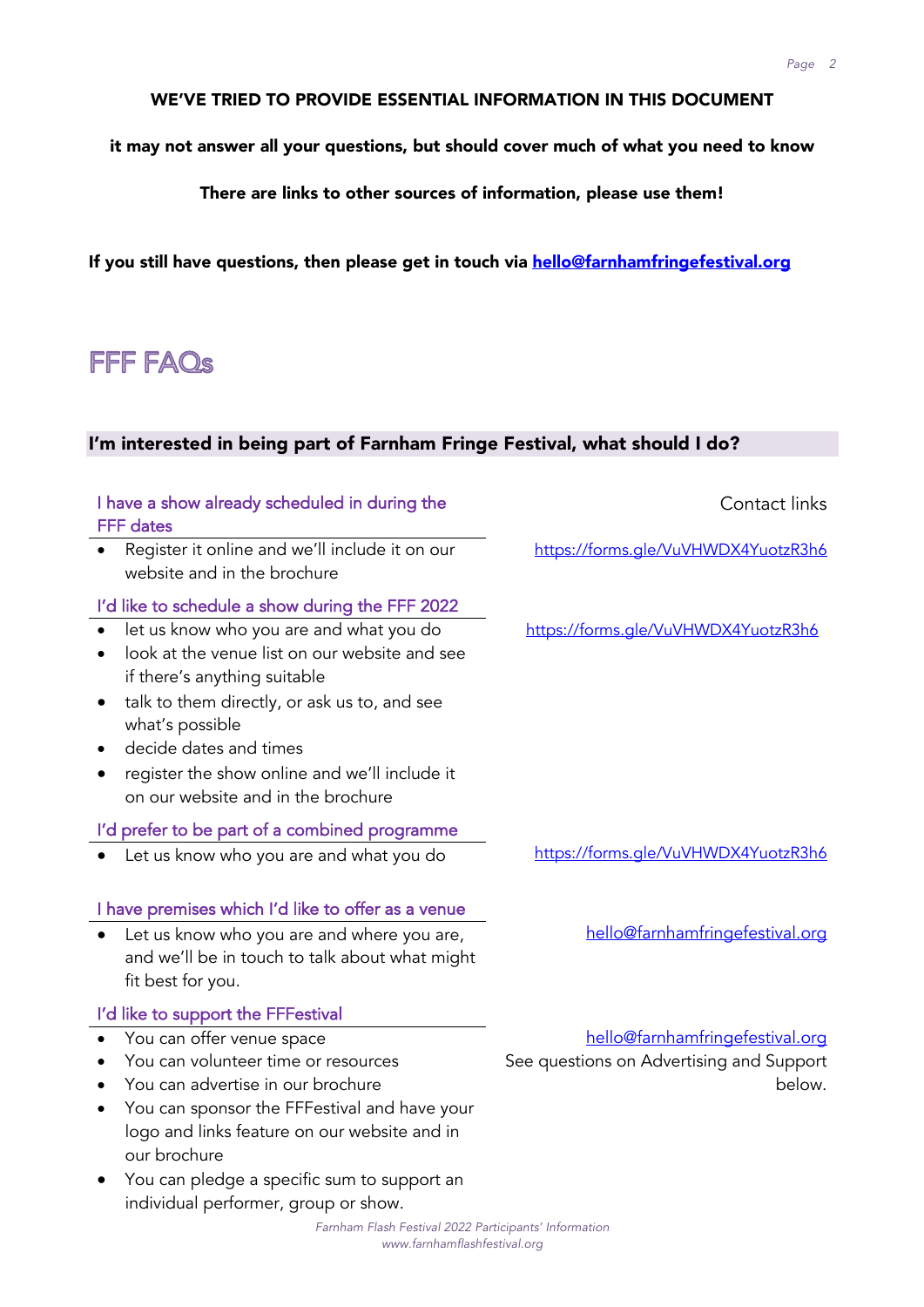#### I'm a performer. What will it cost to participate in FFF22?

#### Performers Together make only two charges:

#### 1. Registration fee

- a. £15
- b. £5 for students and non-taxpayers
- c. 20% off for paid-up members of Performers Together

#### 2. Public Liability Insurance

If you do not already have this for yourself or your group/company, you can ask to be covered for your performances as part of our insurance. There will be an additional charge for this.

#### Venue Hire

Whether or not you have to hire your venue or make a contribution to their costs, is a matter for you to negotiate with them.

We hope that venue owners will waive or limit any usual charges, as FFF is a community event.

Performers Together is not a funded body, it's run by volunteers, and we do not look to make a profit from the FFF. The fee helps towards basic costs, and is designed to be affordable to all.

#### IF YOU FEEL THAT THE FEE IS LOW RELATIVE TO THE SIZE OF YOUR GROUP OR ITS RESOURCES, PLEASE CONSIDER ALSO OFFERING TO PAY IT FOR SOMEONE WHO WILL STRUGGLE TO PAY IT.

This can be a pledge in the first instance, which will be called in if it's needed. Or you can designate your recipient.

Or it can be a purely private arrangement between you and your recipient.

#### INFORMATION ABOUT HOW TO PAY IS ON PAGE 7 BELOW

#### I will struggle to afford to mount a production. Is there any help available?

• We very much hope so. Please get in touch and explain your situation and your needs. Email us at hello@farnhamfringefestival.org

#### What do I get for my Registration Fee?

- A ready-made platform to showcase your work
- Support and advice
- Website entry
- Printed brochure entry if you register in time
- Social media support
- Press release advice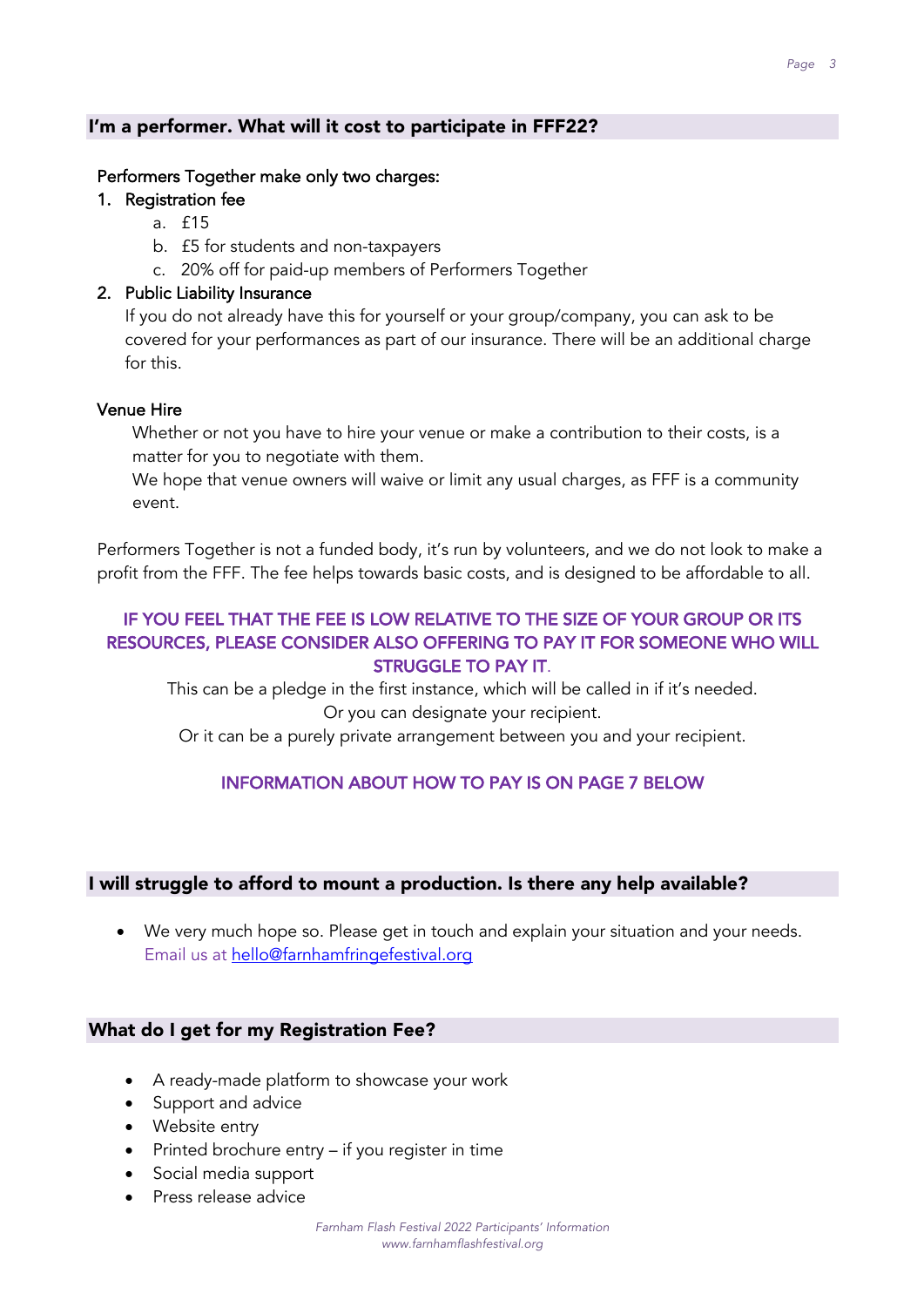• Blogs (written by you about your event) can be posted onto the FFF website

#### Is anything else expected of me, apart from producing my show(s)?

- Keeping up to date with FFF developments by reading and acting on the email newsletters as and when they come out.
- Maintaining clear communication and agreements with your venue.
- Timely response to any questions or requests from the FFF committee
- Help with promoting the general awareness of Farnham Fringe Festival 2022.
	- o We do as much as we can to raise awareness of the FFF, via posters, fliers, the website, social media and the FFF Brochure
	- o Please do as much as possible to promote your own show
	- o Use the FFF logo on your promotional material
	- o Take your allocated brochures (or more!) and make sure they get round your members and contacts
	- o Tweet and re-tweet; post and share; write a blog for the website.
- Please also consider joining Performers Together to support our on-going work which is to support performance in Farnham. This will also cover your insurance, if you don't already have any.

#### I/my business has enough space to be a performance venue, what should I do?

- Get in touch with us on hello@farnhamfringefestival.org and tell us who you are, what kind of space you have, and what kind of performance you'd like to host. We'll list you on the website, and do our best to hook you up with likely performers.
- Please consider waiving or limiting any hire or other charges you would normally make. FFFestival is a community event, dependent on sponsorship and what grant funding we can raise. Providing your venue for free is a valuable form of sponsorship, and in return we can feature your logo and links on the website.

#### I/my business would like to advertise in the FFF22 Brochure, what should I do?

- Good thinking! There will be new-look full-colour brochures in and around Farnham from late June. Space is limited, so get in quickly!
- There is also scope for including your company logo and contact details on the website (see sponsorship section below).
- Get in touch with us on hello@farnhamfringefestival.org and ask for our advertising details and rates.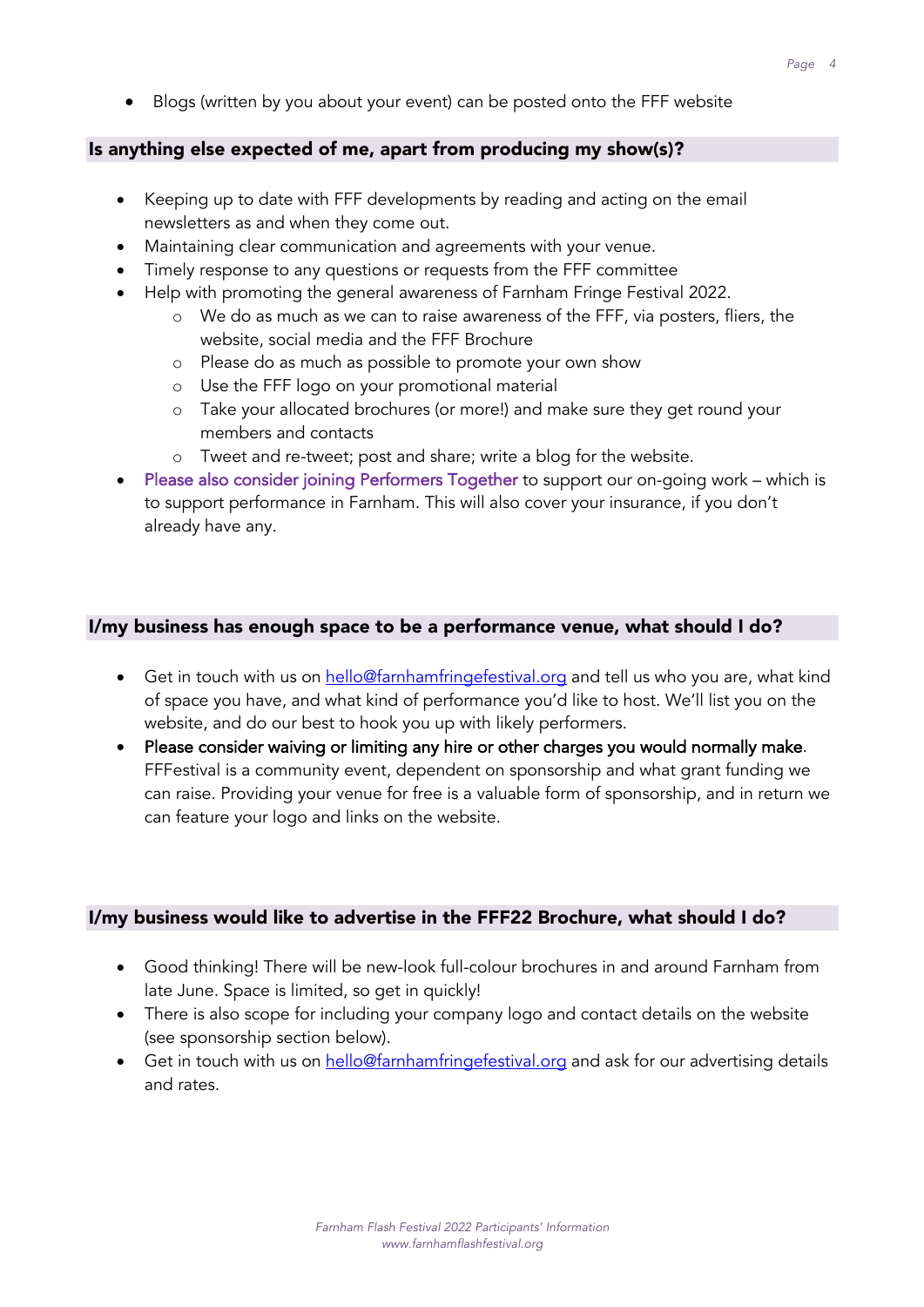#### I/my business would like to offer financial support/sponsorship for FFF22, what are the possibilities?

| Level |                                                                                                                                                                                                                | Give-backs                                                                                                                                            |
|-------|----------------------------------------------------------------------------------------------------------------------------------------------------------------------------------------------------------------|-------------------------------------------------------------------------------------------------------------------------------------------------------|
|       | You can become a FFFestival Patron<br>$(f500+)$                                                                                                                                                                | Linked logo featured on Home page of FFF<br>website.<br>Logo included on FFF posters and fliers and in<br>the brochure.<br>Mentions in press releases |
|       | You can become a FFFestival Friend<br>(f350)                                                                                                                                                                   | Linked listing on Supporters page of FFF<br>website.<br>Listing in the FFF brochure                                                                   |
|       | You can become a FFFestival Sponsor<br>(f100)                                                                                                                                                                  | Listing on the Supporters page of FFF website<br>Free tickets to any event organised directly by<br>PT                                                |
|       | You can become a FFFestival Show<br>Supporter<br>Pledge a sum from £20 upwards,<br>to be applied for by performers in<br>need of support to participate<br>Donate to the Performers Support<br>$\circ$<br>fund | Credit on brochure and/or web entries for the<br>event(s)<br>Credit on the website<br>If for any reason you'd prefer to keep your                     |
|       |                                                                                                                                                                                                                | contribution anonymous, we will respect that.                                                                                                         |

These are guidelines. Get in touch with us on admin@farnhamfringefestival.org. We'll happily discuss alternatives. You might, for example, be able to offer us advice, assistance, desk space or other in-kind support – which we'd obviously credit you for.

#### Is there any other way to support FFF22?

YES! We would welcome help with any of the following:

- finding venues approaching potential places/people and asking for interest
- web-based promotion
- print promotion
- securing funding
- supporting performers
- liaising between venues and performers
- production of brochure
- distribution of brochure
- arranging the pre-Launch party
- stewarding at Launch Event

AND anything else you think might be useful!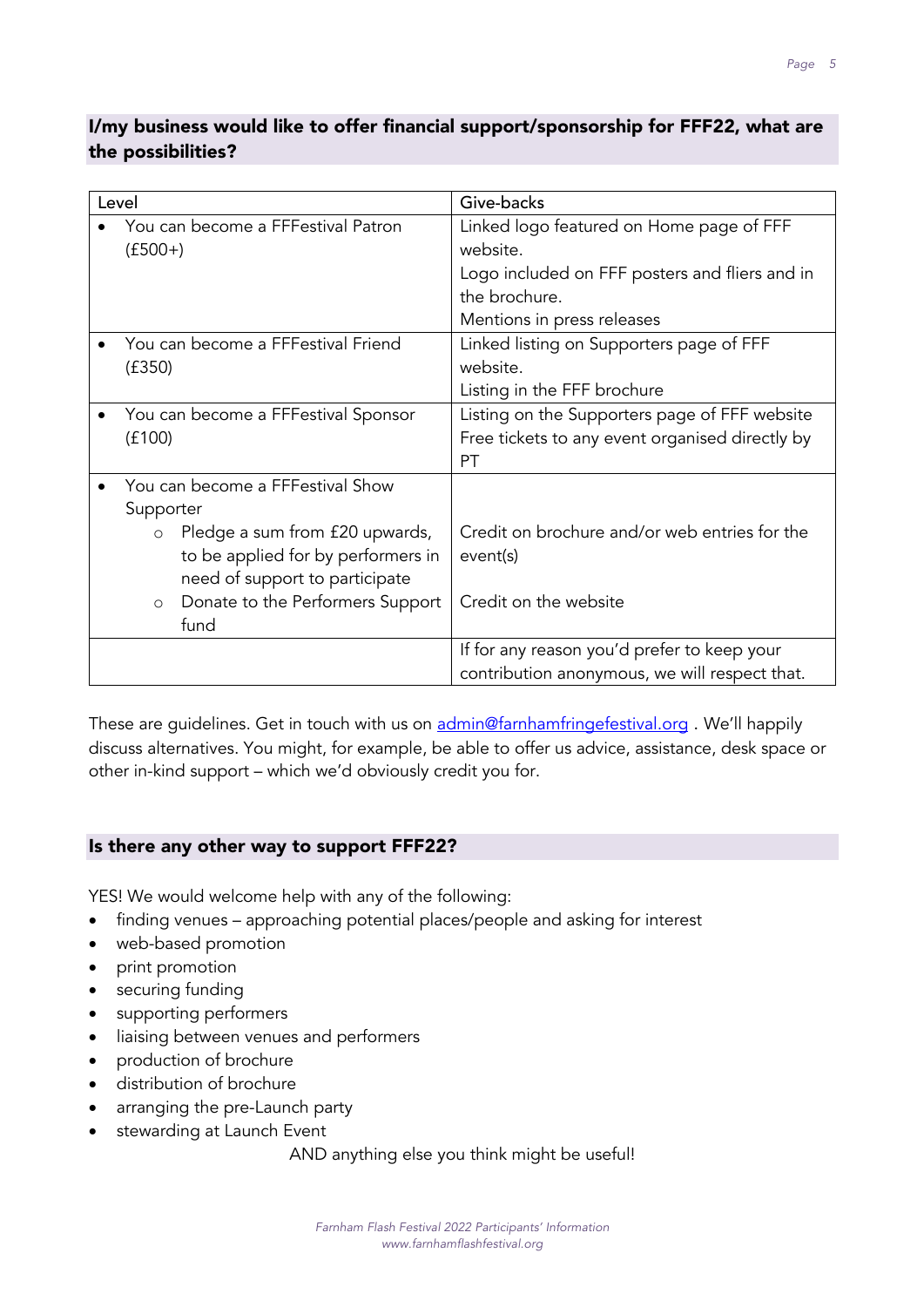#### Key Connections

All questions not answered by this information pack can be sent to the FFF Committee at hello@farnhamfringefestival.org

At the time of writing this document the Committee consists of Sally Dickson, Kate Napier, Chris Mead, and Sue Lampard. We welcome anyone with time and energy to offer to the organisation and running of FFF to join us. Your question will be addressed by the most appropriate person.

| Farnham Flash Festival website:         | www.farnhamfringefestival.org                |
|-----------------------------------------|----------------------------------------------|
| Performers Together website:            | www.performerstogether.org.uk                |
| Performers Together Facebook Page:      | https://www.facebook.com/PerformersTogether/ |
| Farnham Flash Festival Twitter Account: | @farnhamflash                                |

*See next page for Payment Information*